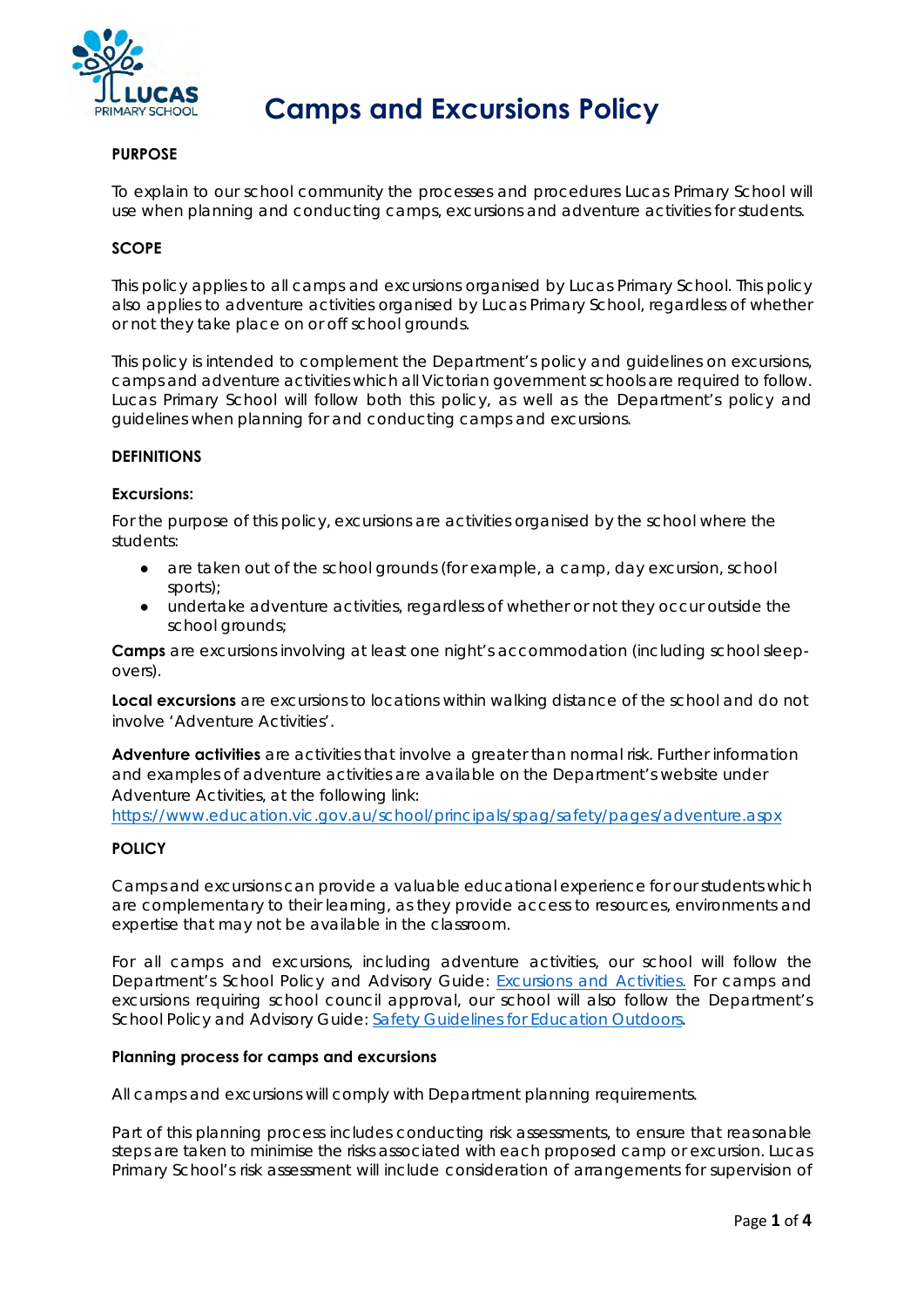students and consideration of the risk of bushfire activity in the excursion location. In the event of a Code Red Day being announced, excursions or camp activities in affected locations will be cancelled or rescheduled. Planning will also cover arrangements for cancelling, recalling or altering the camp or excursion for any other reason.

Lucas Primary School is committed to ensuring students with additional needs are provided with an inclusive camps and excursions program and will work with families during the planning stage, as needed, to support all students' attendance and participation in camp and excursion activities.

In cases where a camp or excursion involves a particular class or year level group, the organising teacher will ensure that there is an alternative educational program available and appropriate supervision for those students not attending the camp or excursion.

# **Supervision**

Lucas Primary School follows the Department's guidelines in relation to supervision of students during excursions and camps.

All excursion staff (including parent volunteers) will be familiar with supervision requirements and the specific procedures for dealing with emergencies on each camp and excursion.

All school staff will be aware that they retain overall responsibility for the supervision and care of students throughout all camps and excursions (including adventure activities), regardless of whether or not external providers are managing the activity.

# **Parent volunteers**

Parents may be invited to assist with camps and excursions. School staff will notify parents/carers of any costs associated with attending. School staff are in charge of camps and excursions and parent/carer volunteers are expected to follow teachers' instructions. When deciding which parents/carers will attend, the organising teacher will take into account: any valuable skills the parents/carers have to offer and the special needs of particular students.

# **Volunteer and external provider checks**

Lucas Primary School requires all parent or carer camp or excursion volunteers and all external providers working directly with our students to have a current Working with Children Check Card.

# **Parent/carer consent**

For all camps and excursions, Lucas Primary School will provide parents/carers with a specific consent form outlining the details of the proposed activity. Lucas Primary School informs parents about school camps and excursions by providing students with a note to take home and asking parents/carers to return the part of the note that asks for parents/carers signature confirming they consent to their child's participation. Parents/carers are encouraged to contact the school to discuss any questions or concerns that they or their child may have with a proposed camp or excursion.

For local excursions, Lucas Primary School will provide parents and carers with an annual Local Excursions consent form at the start of each school year or upon enrolment if students enrol during the school year. Lucas Primary School will also provide advance notice to parents/carers of an upcoming local excursion through Compass. For local excursions that occur on a recurring basis (for example weekly outings to the local oval for sports lessons), Lucas Primary School will notify parents once only prior to the commencement of the recurring event.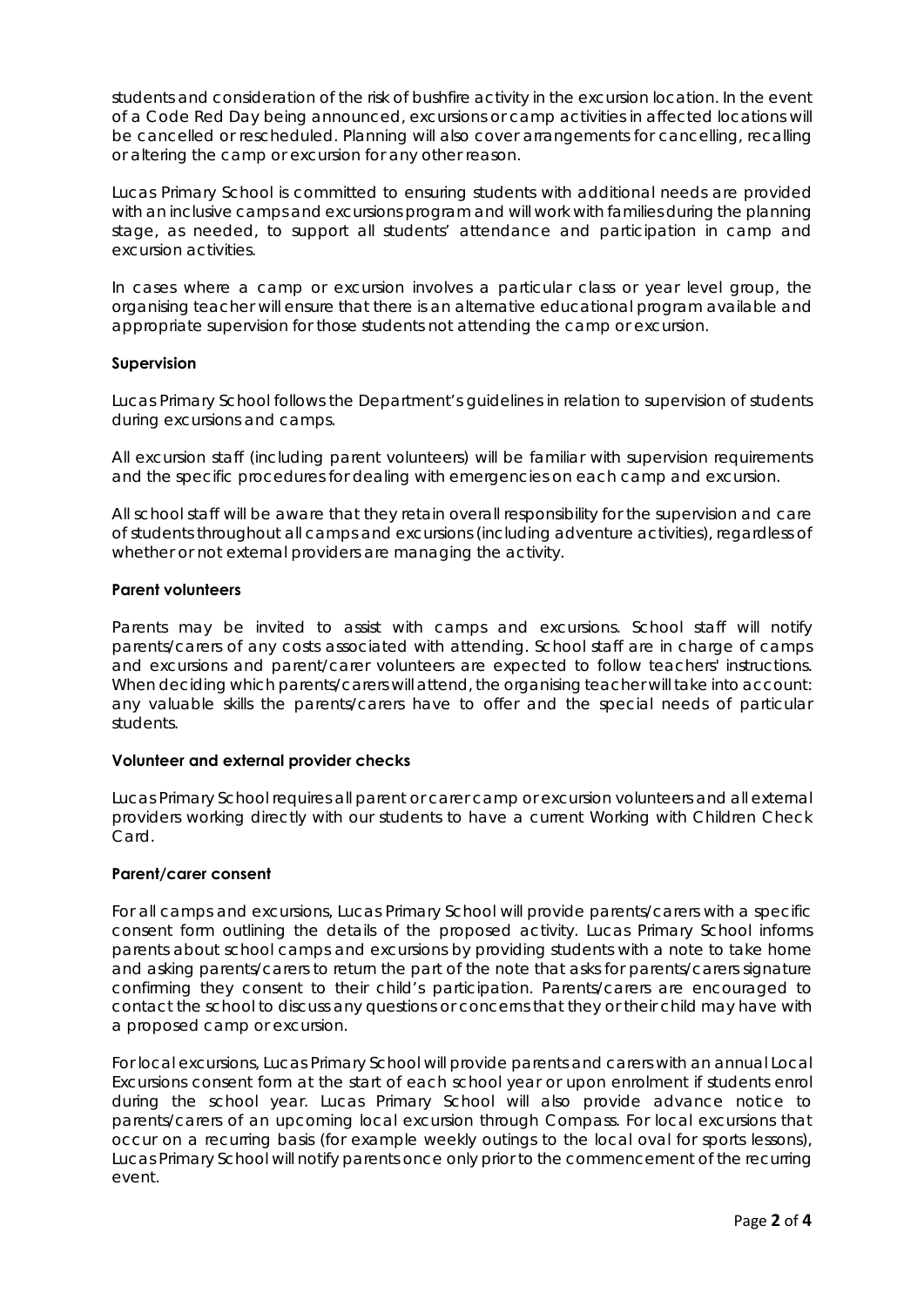# **Cost of camps and excursions, refunds and support**

The cost of all camps and excursions are to be paid by parents/carers unless alternative arrangements have been agreed to by the Principal prior to the excursion. All families will be given sufficient time to make payments for all activities. Consent forms will have clearly stated payment amounts and payment finalisation dates.

Students who have not finalised payment by the required date will not be allowed to attend unless the Principal determines exceptional circumstances apply.

Lucas Primary School will make all efforts to ensure that students are not excluded for financial reasons. Families experiencing financial difficulty are invited to discuss alternative payment arrangements with the Business Manager and/or Principal. The Business Manager can also discuss family eligibility for the Department's Camps, Sports and Excursions Fund (CSEF), which provides payments for eligible students to attend school activities, including camps and excursions. Applications for the CSEF are open to families holding a valid means-tested concession card or temporary foster parents and are facilitated by the school. Further information about the CSEF and the application form are available at Camps, Sports and Excursions Fund.

If a camp or excursion is cancelled or altered by the school, or a student is no longer able to attend part or all of the camp or excursion, our school will consider requests for partial or full refunds of payments made by parents/carers on a case-by-case basis taking into account the individual circumstances. Generally we will not be able to refund payments made for costs that have already been paid where those funds have already been transferred or committed to a third party and no refund is available to the school. Where possible, we will provide information about refunds to parents/carers at the time of payment.

# **Student health**

Parents and carers need to ensure the school has up-to-date student health information prior to camps and excursions. A member of staff will be appointed with responsibility for the health needs of the students for each camp/excursion. Teachers will administer any medication provided according to our *Medication* policy and the student's signed *Medication Authority Form*. To meet the school's obligations relating to safety, a first aid kit and mobile phone will be taken by teachers on all camps and excursions.

It is the responsibility of parents and carers to ensure their child/children are in good health when attending excursions and camps. If a student becomes ill during a camp and is not able to continue at camp it is the parent/carer's responsibility to collect them and cover any associated costs. If the Principal approves a student joining a camp late, transport to the camp is the parent/carer's responsibility.

# **Behaviour expectations**

Students participating in camps and excursions are required to cooperate and display appropriate behaviour to ensure the camp or excursion is a safe, positive and educational experience for all students involved.

Parents/carers will be notified if their child is in danger of losing the privilege to participate in an excursion or camp due to behaviour that does not meet the standards of behaviour set out in the school's *Student Wellbeing and Engagement Policy, Student Code of Conduct* and *Bullying Prevention Policy*. The decision to exclude a student will be made by the Principal or Assistant Principal, in consultation with the organising teacher. Both the parent/carer and the student will be informed of this decision prior to the camp or excursion.

If on a camp or excursion the Teacher in Charge considers an individual student's behaviour does not meet required standards, then the Principal or their nominee may determine that a